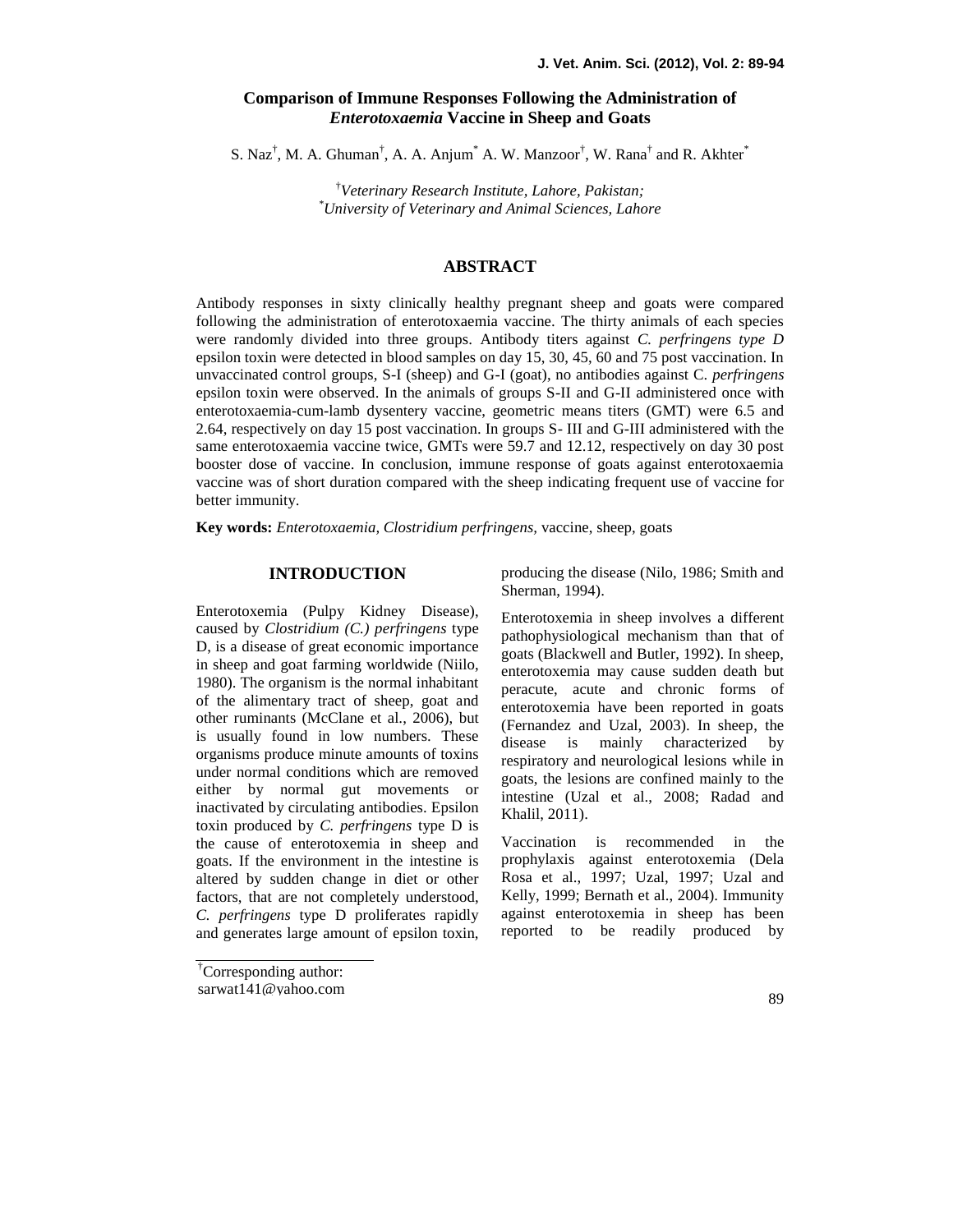vaccination (Jansen, 1967). Since no commercial enterotoxemia vaccine is available for goats, polyvalent vaccines specifically produced for sheep have been considered effective in preventing enterotoxemia in goats (Blackwell et al., 1983). There is no data available in Pakistan on immunological responses in sheep and goats following the administration of enterotoxemia vaccine. Therefore, the present study was planned to assess the efficacy of enterotoxemia vaccine on the humoral immune responses in sheep and goats.

# **MATERIALS AND METHODS**

## **Experiment Design**

Sixty clinically healthy pregnant animals (thirty sheep and thirty goats), ranging from 1-1.5 years in age, raised at a private livestock farm in Lahore, Pakistan were included in the study. The selected animals of each species were randomly divided into three groups of ten animal in each group. The animals from group S-1 (sheep) and G-1 (goats) were not vaccinated and served as control. Animals in group S-II and G-II were administered once with 3.0 ml of enterotoxemia-cum-lamb dysentery vaccine (Veterinary Research Institute Lahore, Pakistan). It is an alum precipitated formalin inactivated bivalent bacterin toxoid prepared from *Clostridium perfringens* types B and D cultures. The animals were administered vaccine subcutaneously (S/C) 8 weeks prior to the expected date of lambing. The animals in groups S-III and G-III were administered same vaccine twice. First dose of vaccine was given on day 1 of study and booster dose one month after first dose. All the animals were kept under similar feeding, has housing and management conditions.

#### **Serology**

Sera were obtained from blood samples collected from the test and control animals before vaccination. Sera samples were also collected on day 15, 30, 45, 60 and 75 post vaccinations. Sera samples were heat inactivated to 56ºC for 30 minutes in water bath and stored at -20°C. Antibody titers against *C. perfringens* type D epsilon toxin in serum were measured by an indirect haemagglutination test as described by Rehman et al. (2005). Briefly, the Epsilon toxins were separated by centrifugation from 24 cultures of *C. perfringens* type D grown in bullock heart medium anaerobically at 37ºC. Supernatants were trypsinized and then centrifuged at 13,000 rpm for 30 minutes. After configuration, the supernatant containing the epsilon toxin was dialyzed against 50mM phosphate buffered saline at 4 ºC over night. After the completion of dialysis, protein was determined as described by Lowry et al. (1951) using bovine serum albumin as a standard. Epsilon antigen with a protein concentration adjusted to 1 mg/mL was then used for coating 20% formalized tanned sheep red blood cells (SRBCs). All the sera samples were serially diluted as 1:2 through 1:2048 in micro-titration plates containing 96 U shaped wells, leaving the wells of last two columns for positive and negative controls, respectively. Epsilon toxin sensitized sheep red blood cells were then added to wells containing serum samples. Positive control wells were coated with hyperimmune serum against *C. perfringens* type D prepared in white New Zealand rabbits as described by Yamagishi et al., (1971) along with epsilon coated sensitized sheep RBCs. Negative control wells contained only suspension of epsilon coated sensitized sheep RBCs.

The plates were incubated at 37°C for 2 hours. Negative samples exhibiting no haemagglutination indicated central settling<br>of erythrocytes. The indirect erythrocytes. The indirect haemagglutination antibody titers of all samples were recorded. The geometric mean titers (GMT) were calculated using the procedure described by Thrusfield (1986).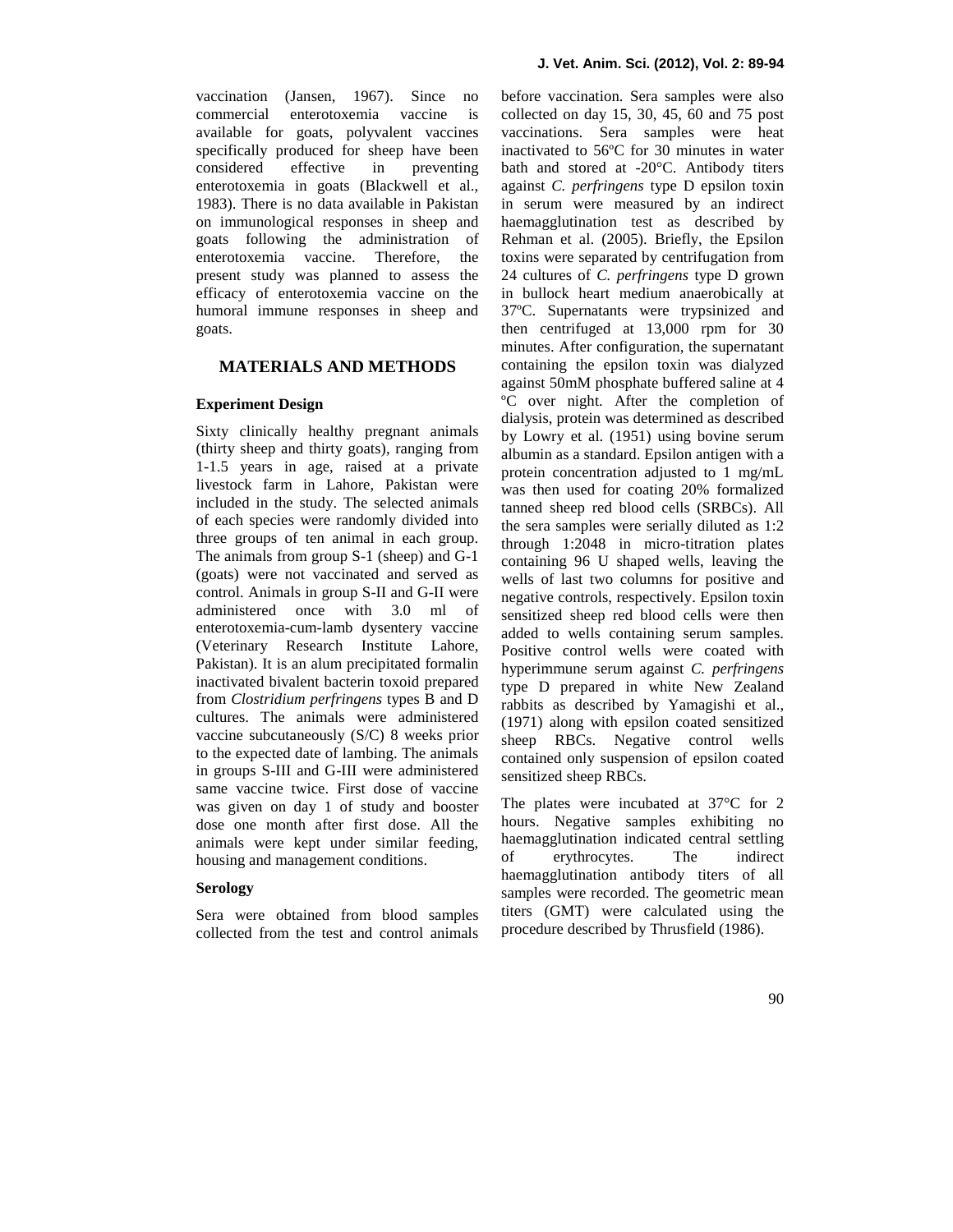### **RESULTS AND DISCUSSION**

On day zero before vaccination, no antibody titer against epsilon toxin was observed in any of the groups of sheep and goat. The GMT was 6.50 and 2.64 for S-II (Sheep) and G-II (Goat), respectively on day 15 post enterotoxemia vaccination (Figure 3). In group S-II, maximum GMT (12.13) was observed on day 45 post vaccination (Figure 1). The results of the present study are in agreement with McClane et al. (2006). In group G-II, antibody titers were comparatively low compared with the group S-II (Figure 3) which declined very rapidly. (Figure 2). Finnie (2003) and McClane et al. (2006) reported that conventional enterotoxaemia vaccine produced low and short duration titers in goats than in sheep and the animals required booster doses every 3 or 4 months throughout their life after first vaccination (Uzal and Killy, 1999; Veschi et al., 2006).

In group S-III, antibody titers gradually increased and on 30 day post booster dose of enterotoxemia vaccine, GMT was 59.7 which was higher than the GMT observed in group S-II on day 60 post vaccination (Figure 4).

In group G-III of goats, GMT was comparatively higher than group G-II and remained detectable till 75 days post vaccination (Figure 2). Our results agree with those reported by Blackwell et al. (1983); Uzal and Kelly (1998a,b, 1999); Veschi et al. (2006) which demonstrated that immunization of goats with two initial vaccine doses yielded good results, in terms of higher antibody titers and lasted longer when compared to those obtained with simple immunization scheme.

Bentancor et al. (2009) recorded similar observations for llamas which failed to develop antibody titers after administration of a single dose of vaccine. However, a week following a second vaccination, mean antibody titers to *C. perjringcns* type epsilon toxin elevated significantly  $(p<0.05)$ .

On day 75 post vaccination, the GMT declined in all the vaccinated groups. Butler (1974) and Tizard (1982) reported that transfer of immunoglobulins from serum to colostrum takes place after parturition.

In unvaccinated control sheep and goat groups, no naturally acquired antibodies against *C. perfringens* epsilon toxin were observed throughout study period which contradict the findings of Thomoson and Batty (1953) and Griner (1961) who detected anti-epsilon toxin serum antibodies in non vaccinated sheep beyond the age they would carry a level of maternal immunity. Similar observations have also been reported by (Blackwell et al., 1983; Veschi et al., 2008) in unvaccinated herds of goat without history of clinical disease resembling entrotoxemia. From this it can be hypothesized that no sub clinical form of entrotoxemia or other stimulus exists in the study area which could lead to production of antibodies against *C. perfringens* epsilon toxin in unvaccinated sheep and goats.

**Table 1:** Post-vaccination antibody titres (GMT) in sheep and goats

| Days Post   | Sheep                    |        |         | Goat |      |         |
|-------------|--------------------------|--------|---------|------|------|---------|
| Vaccination | S-I                      | $S-II$ | $S-III$ | G-I  | G-II | $G-III$ |
|             | $\overline{\phantom{0}}$ | 6.5    | 6.06    | -    | 2.64 | 2.46    |
| 30          | -                        | 9.85   | 11.3    | -    | 2.64 | 2.8     |
| 45          | -                        | 12.13  | 32      | -    | 1.52 | 7.46    |
| 60          | -                        | 10.6   | 59.7    | -    |      | 12.12   |
| 75          | -                        | 6.46   | 32      | -    |      | 6.5     |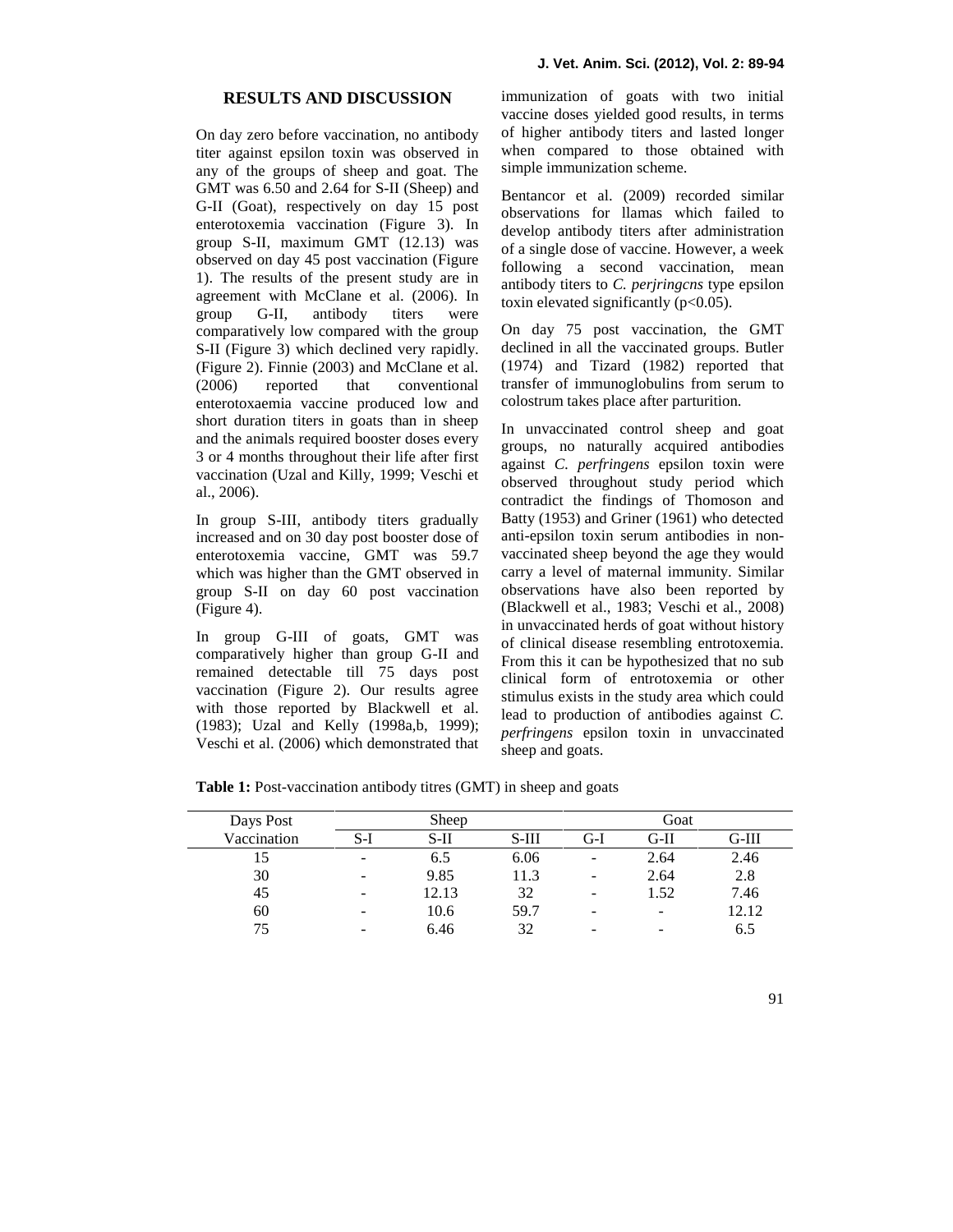In conclusion, the immune response observed in goats was only of short duration indicating that vaccine would need to be given frequently. Alternatively, adjuvant may also be added in vaccine formulations to induce high antibody titers and long term immune responses.



**Figure 1.** Post-vaccination antibody titres in vaccinated groups of sheep



**Figure 2.** Post-vaccination antibody titres in vaccinated groups of goats



**Figure 3** Immune response in sheep and goats after single dose of vaccination



**Figure 4** Immune response in sheep and goat after booster dose of vaccination

### **REFERENCES**

- Bentancor, A. B., P. Halperin, M. Flores, and F. Iribarren. 2009. Antibody response to the epsilon toxin of *Clostridium perfringens* following vaccination of Lama glama Crias. *Journal of Infection in Developing Countries,* 3: 624-627.
- Bernath, S., K. Fabian, I. Kadar, G. Szita, and T. Barna. 2004. Optimum time interval between the first vaccination and the booster of sheep for *Clostridium perfringens* type D. *Acta Veterinaria Brno,* 73: 473-475.
- Blackwell T. E., D. G. Butler, and J. A. Bell. 1983. Enterotoxemia in goat: The humoral response and local tissue reaction following vaccination with two different bacterin-toxoids. *Canadian Journal of Comparative Medicine*, 47: 127-132.
- Blackwell, T. E. and D. G. Butler. 1992. Clinical signs treatment and postmortem lesions in dairy goats with Enterotoxemia: 13 cases (1979-1982). *Journal of American Veterinary Medical Association*, 200: 214-217.
- Butler, J. E. 1974. Immunoglobulin of the Mammary Secretions. In: Lactation. Larson, B. L. and V. R. Smith (Eds.). Academic Press, New York, USA.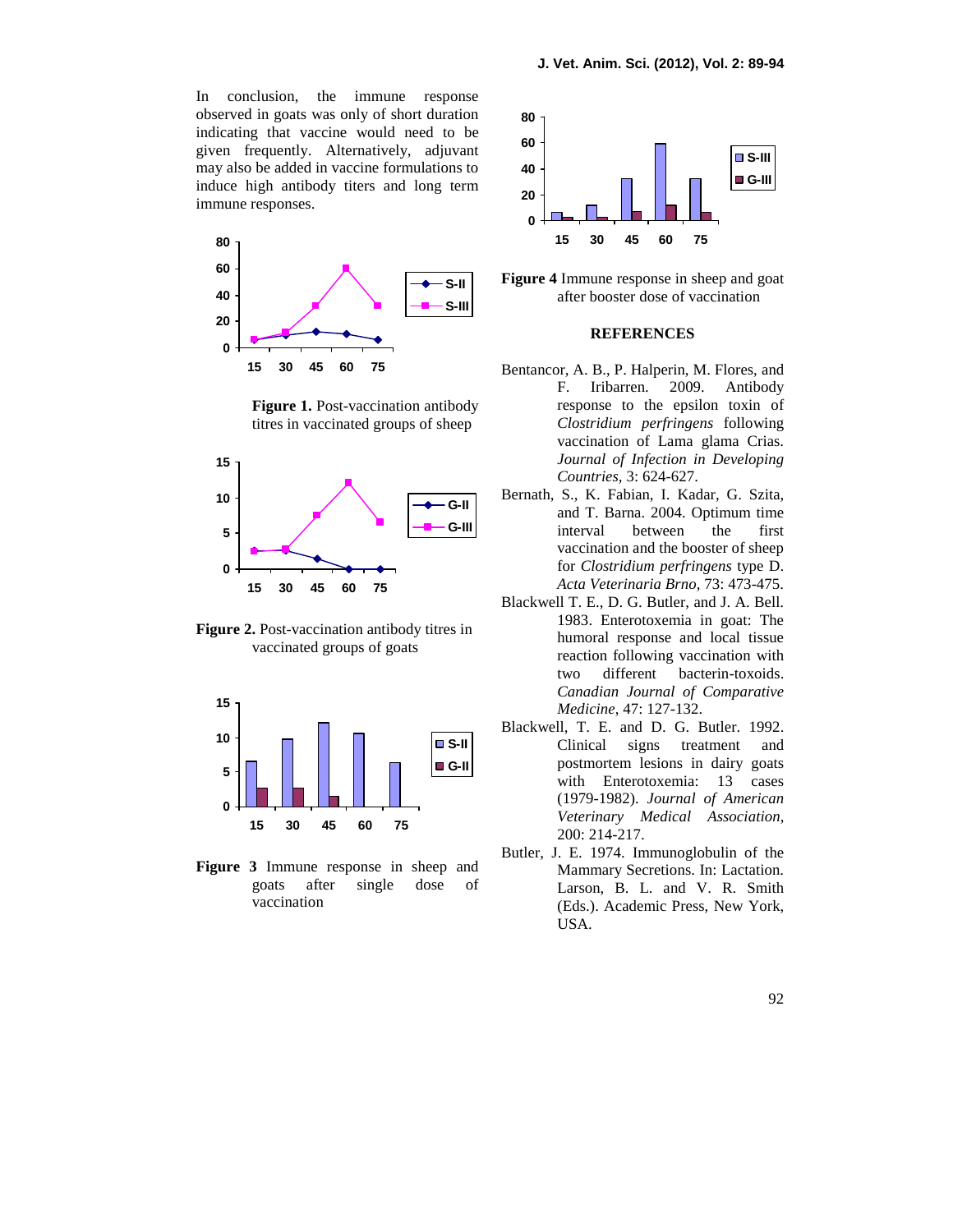#### **J. Vet. Anim. Sci. (2012), Vol. 2: 89-94**

- Dela Rosa C., D. E. Hogue, and M. L. Thonney. 1997. Vaccination schedules to raise antibody concentrations against epsilon-toxin of *Clostridium perfringens* in ewes and their triplet lambs. *Journal of Animal Science*, 75:2328-2334.
- Fernandez, M. E. and F. A. Uzal. 2003. The early effects of *Clostridium perfringens* type D epsilon toxin in ligated intestinal loops of goat and sheep. *Veterinary Research Communications*, 27: 231-241.
- Finnie, J. W., 2003. Pathogenesis of brain damage produced in sheep by *Clostridium perfringens* type D epsilon toxin: a review. *Australian Veterinary Journal*, 81: 219–221.
- Griner, L. A., 1961. Enterotoxemia of sheep. III. *Clostridium perfringens* type D antitoxin titers of normal, nonvaccinated lambs. *American Journal of Veterinary Research,* 22: 447-448.
- Jansen, B. C. 1967. The duration of immunity of pulpy kidney disease of sheep. *Onderstepoort Journal of Veterinary Research*. 34: 333-344.
- Judson, D. G., J. B. Dixon, and G. C. Skerritt. 1987. Occurrence and biochemical characteristics of cestode lymphocytes mitogens. *Parasitology*, 94: 151-160.
- Lowry, O. H., N. J. Rosebrough, A. L. Farr, and R. J. Randall. 1951. Protein measurements with the folin phenol reagent. *Journal of Biological Chemistry*, 193: 265-275.
- McClane, B. A., F. A. Uzal, M. F. Miyakawa, D. Lyerly, T. Wilkins, 2006. The Enterotoxic Clostridia. In: Dworkin, M., Falkow, S., Rosenburg, E., Schleifer, K.H., Stackebrandt, E. (Eds.), *The prokaryotes*, Vol. 4., Springer- Verlag, New York, pp: 698-752.
- Niilo, L. 1980. *Clostridium perfringens* in animal disease: a review of current

knowledge. *Canadian Journal of Microbiology*, 21:141-148.

- Niilo L. 1986. Experimental production of hemorrhagic enterotoxemia by Clostridium perfringens type C in maturing lambs. *Canadian Journal of Veterinary Research*, 50(1): 32– 35.
- Radad, K. and S. Khalil. 2011. Coccidiosis, paratuberculosis and enterotoxaemia in Saudi Goats. *Brazilian Journal of Veterinary Pathology*, 4: 219-224.
- Rehman, S. U., M. Athar, A. Shakoor, G. Muhammad, and A. A. Butt. 2005. Standardization of indirect haemagglutination test for titration of antibodies against *Staphylococcus aureus, Streptococcus agalactiae*, and *Escherichia coli* isolated from bubaline mastitis. *International Journal of Agriculture and Biology*, 7: 441-444.
- Smith M. C. and Sherman D. M. 1994. Enterotoxemia. In: Smith M.C. and D.M. Sherman (Eds.) Goat Medicine. Lea and Febiger, Pennsylvania, USA, pp: 289-305.
- Thomson, R.O., Batty, I., 1953. The antigenic efficiency of pulpy kidney<br>disease vaccines. Veterinary Veterinary *Record*, 65: 659-663.
- Tizzard, I. 1982. In: An Introduction to Veterinary Immunology, 2<sup>nd</sup>. ed. W. B. Saunders Company. Philadelphia, USA.
- Thrusfield, M. 1986. In: Veterinary Epidemiology. Butterworth and Co., London, UK.
- Uzal, F. A. 1997. Studies on Enterotoxaemia in Goats. Thesis, Division of Veterinary Pathobiology, School of Veterinary Science, University of Queensland, Australia. pp: 164.
- Uzal, F. A. and W. R. Kelly. 1998a. Experimental *Clostridium perfringens* type D enterotoxaemia